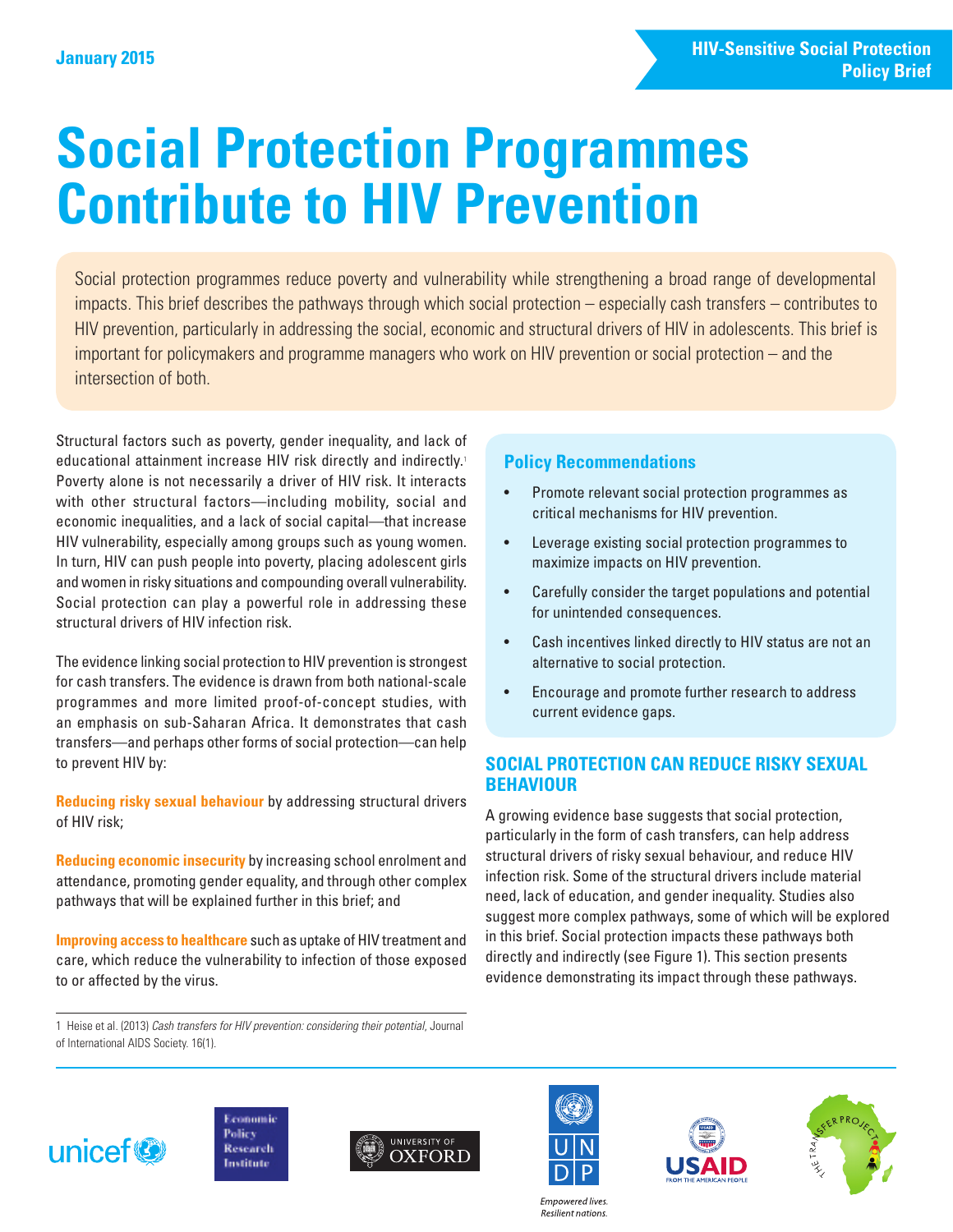# **Figure 1: Risk factors and pathways for HIV risk**



#### **Pathways**

**Indirect**-via biomedical and behavioural services **Direct**-independent of biomedical and behavioural services

\* not exhaustive

*Source: Lutz B, Small R. 2014. Cash transfers and HIV prevention. United Nations Development Programme*

**Women and girls who receive cash transfers are less likely to resort to harmful coping strategies, like having sex with older partners, or having sex in exchange for food, shelter, transport, or money.**  The impact of social protection in reducing economic insecurity, and food insecurity in particular, is well established. Households

receiving transfers increase their spending on and consumption of food.<sup>2</sup> Emerging evidence, focusing on cash transfers, suggests that social protection contributes to HIV prevention by reducing food insecurity and other poverty and inequality-related drivers of risky sexual behaviour (see Box 1).

#### **Social protection strengthens prevention gains through education.**

Education is considered a 'social vaccine' for HIV due to a direct link between educational attainment and reduced HIV vulnerability. A strong body of evidence demonstrates that cash and in-kind transfers (such as food and uniforms) can increase school enrolment and attendance (see Box 2).

2 Arnold et al. (2011), *Cash Transfers Evidence Paper.* UKaid/Department for International Development (DFID).

3 Baird et al. (2012) *Effect of a cash transfer programme for schooling on prevalence of HIV and herpes simplex type 2 in Malawi: a cluster randomised trial.* The Lancet. 379(9823). 1320-29. ; Cluver at al. (2013), *Child-focused state cash transfers and adolescent risk of HIV infection in South Africa.* The Lancet Global Health 1(6). e362-70.

4 Cluver et al (2013). "Child-focused state cash transfers and adolescent risk of HIV infection in South Africa: a propensity-score-matched case-control study." The Lancet Global Health 1: e362-370.

5 Baird et al. (2012)

6 Hallfors et al. (2011) *Support adolescent orphan girls to stay in school as HIV risk prevention.* American Journal of Public Health. 101(6). 1082-8. ; DSD, SASSA, and UNICEF. (2012) *The South African Child Support Grant Impact Assessment: Evidence from a survey of children, adolescents and their households.* Pretoria: UNICEF South Africa. ; Handa et al. (2014) *The Government of Kenya's Cash Transfer Program Reduces the Risk of Sexual Debut among Young People Age 15-25.* PLoS ONE 9(1).

# **BOX 1 BOX 13,4**

**Evidence from 18-month proof-of-concept randomized control trial (RCT) in Zomba, Malawi, introducing cash transfers to women aged 13-22 years:**

• After 18 months, those who received the transfer had a 64% lower prevalence of HIV than those who received no transfer.

#### **Evidence from a study on the South Africa Child Support Grant (CSG), a national cash transfer:**

- Living in a household receiving the transfer reduced female adolescents' likelihood to have sex in exchange for food, shelter, school fees, transport, or money by more than half (over 12 months).
- Living in a beneficiary household also reduced a girl's likelihood to have age-disparate sex. Only 1.7% of girls reported such relations compared to 4.8% of those in non-beneficiary households.

# **BOX 2 BOX 2 5,6**

#### **Evidence from an RCT targeted at orphaned adolescent girls in rural Zimbabwe:**

- Introducing cash and in-kind transfers reduced school dropout rates by 82% and pregnancy by 63% (over two years).
- Participants reported more equitable gender attitudes and were more informed on sexual risks than control group.

#### **Evidence from a quasi-experimental evaluation of South Africa's CSG, a national cash transfer:**

• On average, adolescents in beneficiary households were present at school for 2.3 more days (over eight weeks). At the time of the survey, they were 16% more likely to be abstaining from sex when compared to nonbeneficiary households.

#### **Evidence from an evaluation of Kenya's cash transfer programme:**

School enrolment reduced the likelihood of early sexual debut by 24.9% among females and 9.8 % among males aged 15-20 respectively.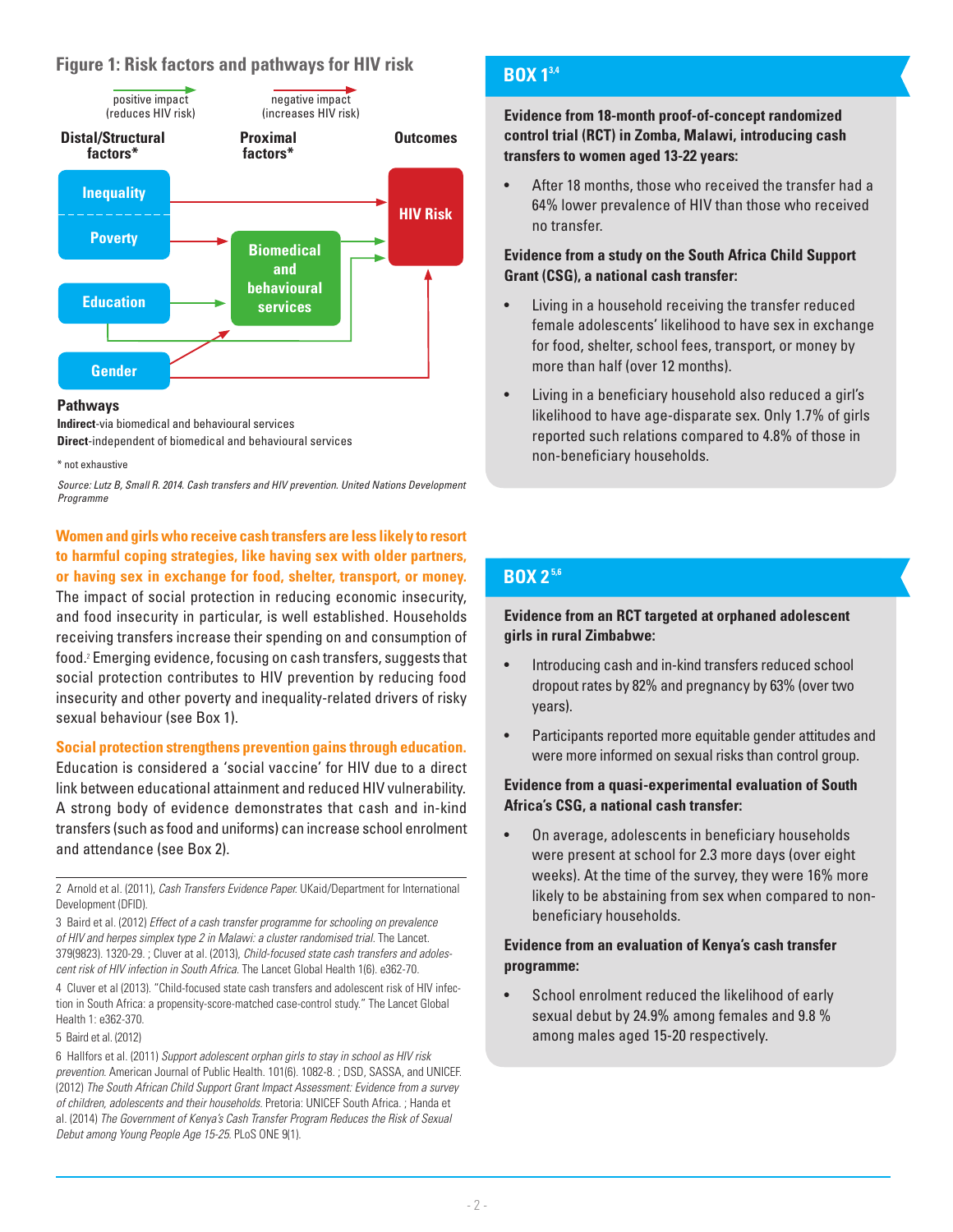**Social protection promotes gender equality.** Empowerment of women and girls can increase their social status and strengthen their ability to negotiate sexual relationships. For example, they can demand condom use or refuse sex. As mentioned in Box 2, the Zimbabwean RCT saw an impact on adolescent girls' attitudes towards gender equality and the consequences of sex.

Specific social protection design features can also contribute to the empowerment of women. For instance, cash transfers paid directly to women can increase their bargaining power in the household. In Brazil's *Bolsa Familia* programme, women's domestic status improved because they received a regular predictable income.<sup>7</sup> This may have implications for women's ability to negotiate sexual relationships.

**Social protection contributes to HIV prevention through complex developmental pathways with long-term impacts on lower HIVvulnerability.** A UNICEF/Government of South Africa study evaluated CSG receipt history and found that benefits received before age two were associated with significant reductions in adolescent risky behaviour a 15 years later.<sup>8</sup> A Transfer Project led study in Kenya demonstrated that social protection improves mental health outcomes, especially for young men, and reduces risky sexual behaviour, contributing to HIV prevention (see Figure 2 and Box 2).<sup>9</sup>

## **SOCIAL PROTECTION IMPROVES ACCESS TO HEALTHCARE**<sup>9</sup>

Social protection has the potential to address both direct and indirect barriers to accessing healthcare. A cash transfer, for example, may free up financial resources to make transportation costs to clinics affordable (see Box 3). Social protection programmes hold the potential to increase the uptake of critical prevention health services, such as HIV treatment, HIV counselling and testing, and Prevention of mother-to-child transmission (PMTCT) services.

# **BOX 3 BOX 310**

**Evidence from India's Janani Suraksha Yojana programme, in which cash payments are given to women who deliver in a health facility:**

- Recipients were 42.5% to 55.1% more likely to give birth in a health facility, controlling for multiple potential confounders.
- Recipients were 4.6% to 17.2% more likely to have three antenatal care visits.



# **Figure 2: HIV-prevention results from an evaluation of Kenya's OVC Cash Transfer**

7 Baird et al. (2013) *Relative Effectiveness of Conditional and Unconditional Cash Transfers for Schooling Outcomes in Developing Countries: A Systematic Review.* The Campbell Collaboration. Campbell Systematic Reviews 2013:8.

8 DSD, SASSA, and UNICEF. (2012) *The South African Child Support Grant Impact Assessment: Evidence from a survey of children, adolescents and their households.* Pretoria: UNICEF South Africa.

9 Handa et al. (2014) *The Government of Kenya's Cash Transfer Program Reduces the Risk of Sexual Debut among Young People Age 15-25.* PLoS ONE 9(1).

10 Lim et al. (2010) *India's Janani Suraksha Yojana, a Conditional Cash Transfer Programme to Increase Births in Health Facilities: An impact evaluation*', The Lancet, vol. 375(9730). 2009–23.